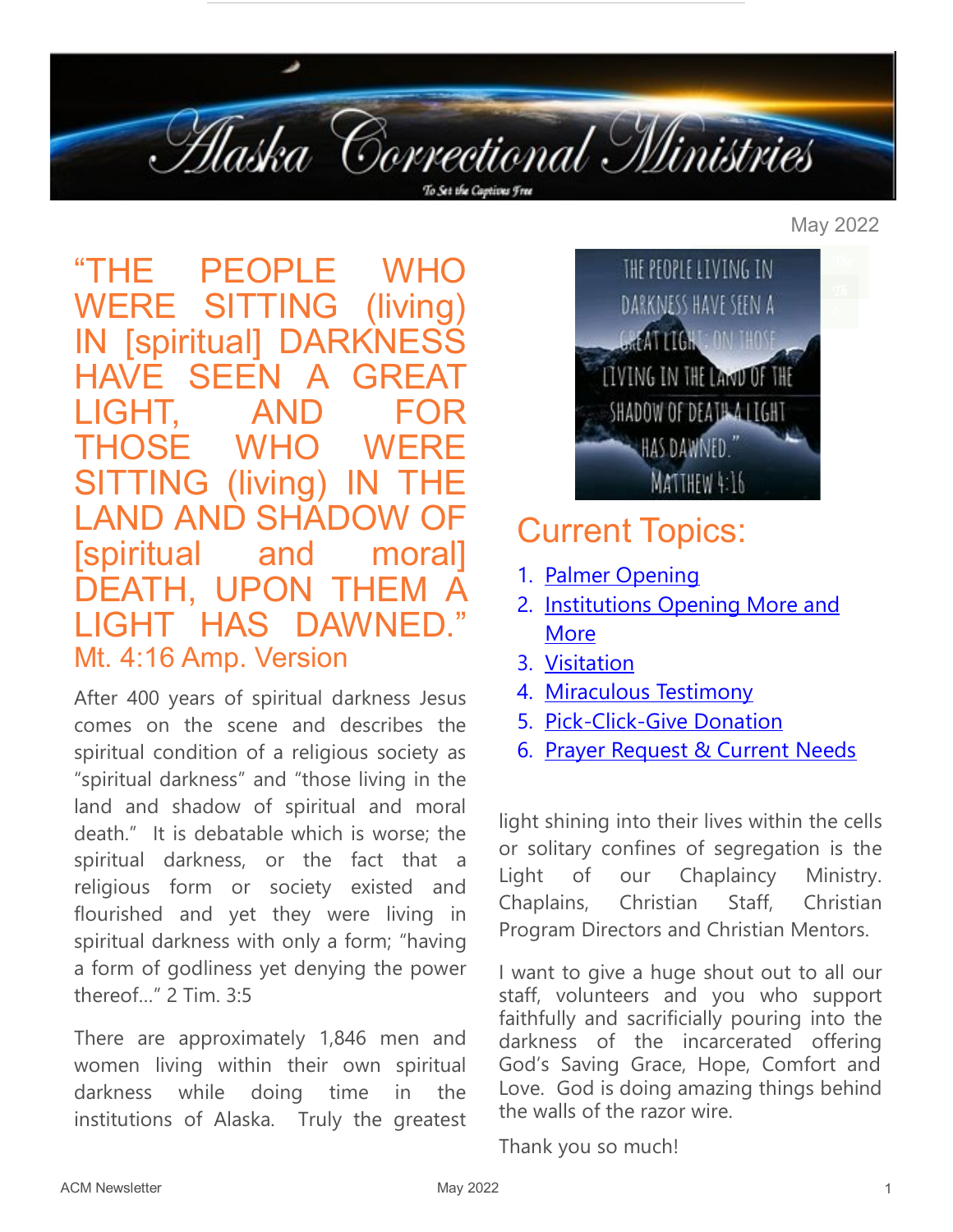<span id="page-1-0"></span>



# Palmer Correctional

### Center:

Palmer Correctional Center has now opened its doors to receive inmates from all over the state of Alaska. Our TLC Program is currently in semioperational status.

Keep the men and chaplains at Palmer in prayer.

### Institutions Opening More & More:

As COVID restrictions are progressively being lifted in all institutions most Christian services, programs, and volunteers are resuming towards a normal schedule. I want to thank all the chaplains who are working overtime to reschedule, contact volunteers and organizing all the normal chaplaincy programs.

It's exciting to see God work through every one of the chaplains.

#### Visitation:

Please contact your local institution for an update on their current policies concerning visitations. Each institution has it's own varied policies as they progress into full operation.

Abrility / Film And P.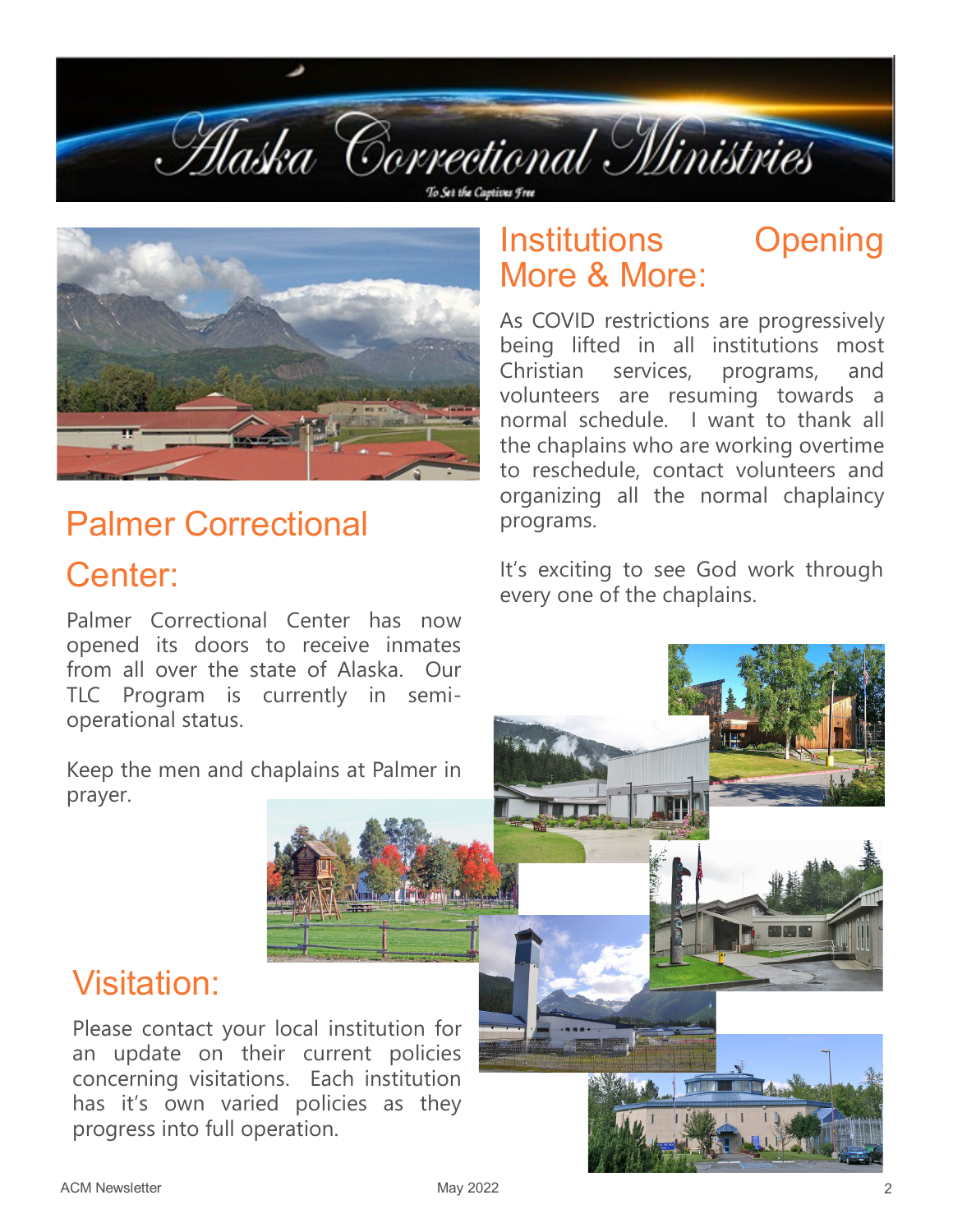<span id="page-2-0"></span>

### Miraculous Testimony :



A young person who has spent most of their life incarcerated has had a miraculous transformation due to the love of God, DOC Staff and our Chaplaincy Program. God has put together a team of loving, caring and committed men and women to minister to this individual from an unbelievable, horrendous life to a person put into their right mind. This person, who once was horribly and

totally incorrigible and had to be strapped down for their own safety, now is progressing at an amazing rate; i.e. Spiritually (loves God), Mentally, Emotionally, Behaviorally, Academically (went from reading less that 20 wpm to almost 90 wpm). They are excelling in all facets of their life. It has been an absolute miracle to behold. Totally amazing!

The entire staff have been amazed at this progress. Please pray for this person's continued growth and transformation.

All Glory to God and His mighty healing and transformation.

### PFD Pick-Click-Give Campaign:



Did you know ACM is a non-profit donation choice in the PFD Pick-Click-Give Campaign? **We are!** If you pledged a donation to ACM through this program, we thank you!

If you didn't know, or wish to increase your pledge, there is still time to pledge with your Permanent Fund Dividend by accessing your [MyAlaska account](https://my.alaska.gov/) from now through August 31, 2022.

From the bottom of our hearts, we are grateful for all the ways you support this ministry to those behind bars!